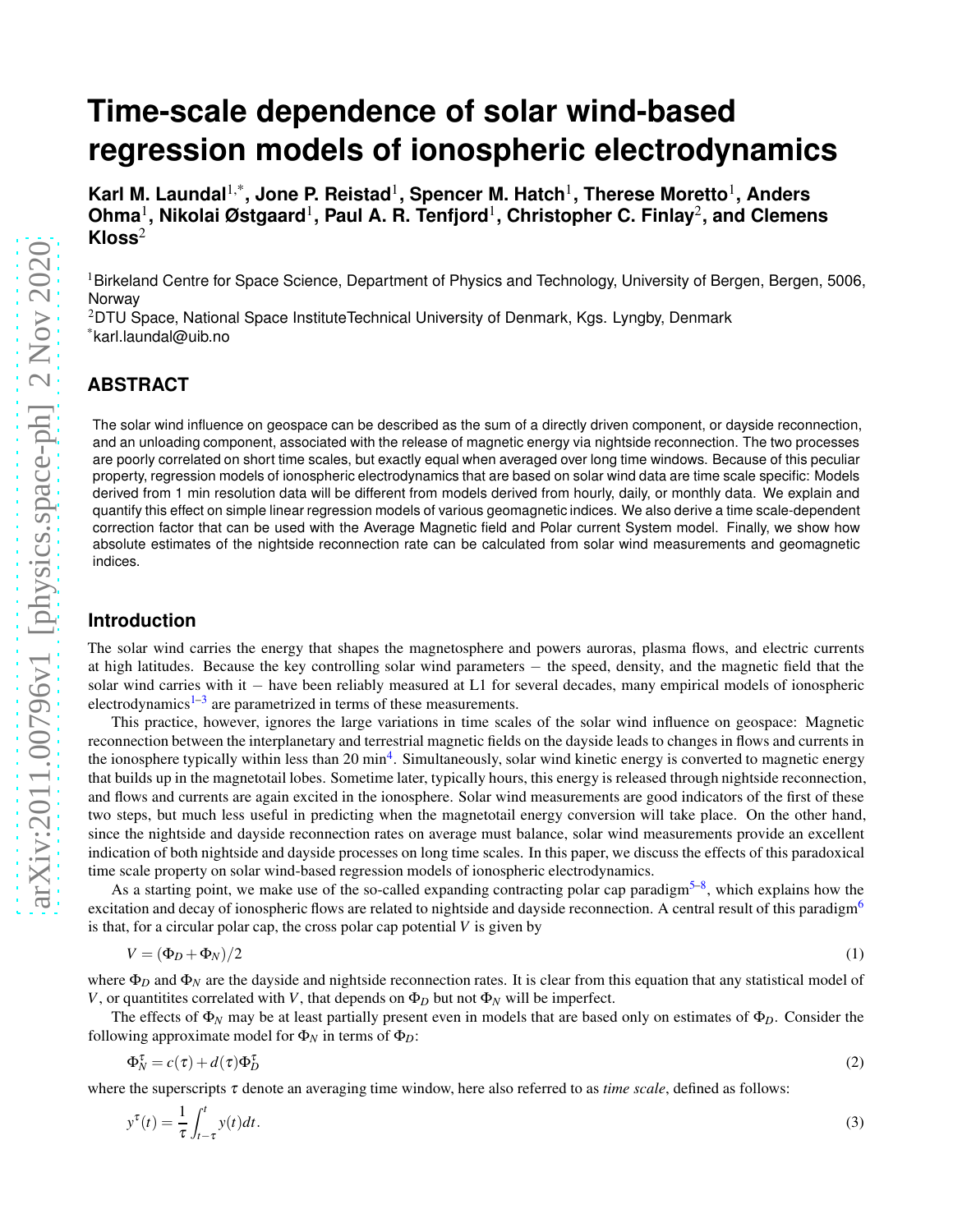The parameters in equation [\(2\)](#page-0-0) are functions of  $\tau$  because of the two-step response to solar wind driving discussed above. When  $\tau$  is small (i.e., of the order of minutes or less),  $d(\tau)$  is correspondingly small since  $\Phi_D$  and  $\Phi_N$  are not closely related on such short time scales. On the other hand, in the limit  $\tau \to \infty$ ,  $c(\infty) = 0$  and  $d(\infty) = 1$  since dayside and nightside reconnection rates must balance (i.e.,  $\Phi_D^{\infty} = \Phi_N^{\infty}$ ).

Because of the time scale dependent relationship between  $\Phi_D$  and  $\Phi_N$ , statistical models of some measurable quantity related to magnetosphere/ionosphere convection that use  $\Phi_D$  are also dependent on time scales. To quantify this dependence, assume that such a measurable quantity, *y*, depends on *V* as follows:

<span id="page-1-0"></span>
$$
y = \alpha + \beta V. \tag{4}
$$

*y* is here a generic term for any parameter that follows equation [\(4\)](#page-1-0), and will later be replaced by specific geomagnetic indices. The physical justification for equation [\(4\)](#page-1-0) is discussed further in the next section. This equation is assumed to be valid on all time scales, and  $\alpha$  and  $\beta$  do not depend on  $\tau$ . Since we do not know *V*, equation [\(4\)](#page-1-0) is not very useful for making empirical models of *y*. Instead, it is common to use a solar wind magnetosphere coupling function<sup>[9–](#page-8-6)[11](#page-9-0)</sup>, ε. Such coupling functions combine solar wind measurements in different ways to maximize the correlation with the transfer of energy or magnetic flux from the solar wind to the magnetosphere. We will assume that they correlate with the transfer of mganetic flux, i.e., the dayside reconnection rate Φ*D*:

<span id="page-1-1"></span>
$$
\Phi_D = k\varepsilon,\tag{5}
$$

where *k* is a proportionality constant that scales <sup>ε</sup> such that its amplitude matches that of the dayside reconnection rate. The unit of equation [\(5\)](#page-1-1) is magnetic flux per second [Wb/s], which is equal to volt [V]. The Milan coupling function<sup>[10](#page-8-7)</sup> is a special case, where the function includes an empirically determined scale factor so that  $k = 1$ .

Using the above equations, we can derive a model of  $y^{\tau}$  that depends only on  $\varepsilon^{\tau}$ . The model will be time scale-dependent (hence the superscripts  $\tau$ ), since we make use of equation [\(2\)](#page-0-0): Starting with the time-averaged equation [\(4\)](#page-1-0), we express  $V^{\tau}$  in terms of  $\varepsilon^{\tau}$  using equations [\(1\)](#page-0-1), [\(2\)](#page-0-0), and [\(5\)](#page-1-1):

$$
y^{\tau} = \alpha + \beta V^{\tau} = \alpha + \beta (k \varepsilon^{\tau} + c(\tau) + d(\tau) k \varepsilon^{\tau})/2,
$$
  
\n
$$
y^{\tau} = a(\tau) + b(\tau) \varepsilon^{\tau},
$$
\n(6)

where

<span id="page-1-2"></span>
$$
a(\tau) = \alpha + \beta c(\tau)/2,\tag{7}
$$

<span id="page-1-4"></span><span id="page-1-3"></span>
$$
b(\tau) = \beta k(1 + d(\tau))/2. \tag{8}
$$

Equation [6](#page-1-2) is a linear model of  $y^{\tau}$  in terms of  $\varepsilon^{\tau}$ , with model parameters *a* and *b* that depend on  $\tau$  since  $c(\tau)$  and  $d(\tau)$ from equation [\(2\)](#page-0-0) are time-scale dependent. The implication of this time scale dependence is that a regression model on this form which is derived using data with time resolution  $\tau$  in general should not be compared with data having a different time resolution. In the next section we demonstrate this by estimating *a* and *b* for a range of time scales by replacing *y* with specific geomagnetic indices. Later we discuss how the time-scale dependence of solar-wind based regression models affects the interpretation of more complex empirical models, using the Average Magnetic field and Polar current System (AMPS) model<sup>[3](#page-8-1)</sup> as an example. The AMPS model is an empirical global model of ionospheric currents and associated magnetic field based on magnetic field measurements in low Earth orbit from the CHAMP and Swarm satellites.

In the limit  $\tau \to \infty$ , equation [\(7\)](#page-1-3) reduces to  $a(\infty) = \alpha$  since  $c(\infty) = 0$ , and equation [\(8\)](#page-1-4) reduces to  $b(\infty) = \beta k$  since  $d(\infty) = 1$ . Using the above results, we can derive an expression for  $\Phi_N$  in terms of y and  $\Phi_D$  that is independent of time scales: By solving equation [\(1\)](#page-0-1) for  $\Phi_N$ , and using [\(4\)](#page-1-0) to replace *V*, we get

<span id="page-1-5"></span>
$$
\Phi_N = 2(y - \alpha)/\beta - \Phi_D = 2(y - a(\infty))/b(\infty) - \Phi_D,
$$
\n(9)

where, in the last step, we used equations [\(7\)](#page-1-3) and [\(8\)](#page-1-4) in the limits  $\tau \to \infty$  to replace  $\alpha$  and  $\beta$ . As will be demonstrated in the next section,  $a(\infty)$  and  $b(\infty)$  can be estimated from data, by averaging over several days. If we use a coupling function that is scaled so that  $k = \Phi_D/\varepsilon = 1$ , such as the function developed by  $^{10}$  $^{10}$  $^{10}$ ,  $\Phi_N$  can be calculated from observations of *y* and of the solar wind. Equation [\(9\)](#page-1-5) is in principle valid on any time scale of  $\Phi_N$ ,  $\Phi_D$ , and *y*. We will later put this equation to use and discuss its limitations.

## **Time-scale dependence of solar wind based linear regression models of geomagnetic indices**

Here we apply the equations from the previous section to a set of geomagnetic indices: AL, AU, PC, and ASY-H. These are four geomagnetic indices with 1 min time resolution, which are believed to describe various aspects of geomagnetic activity.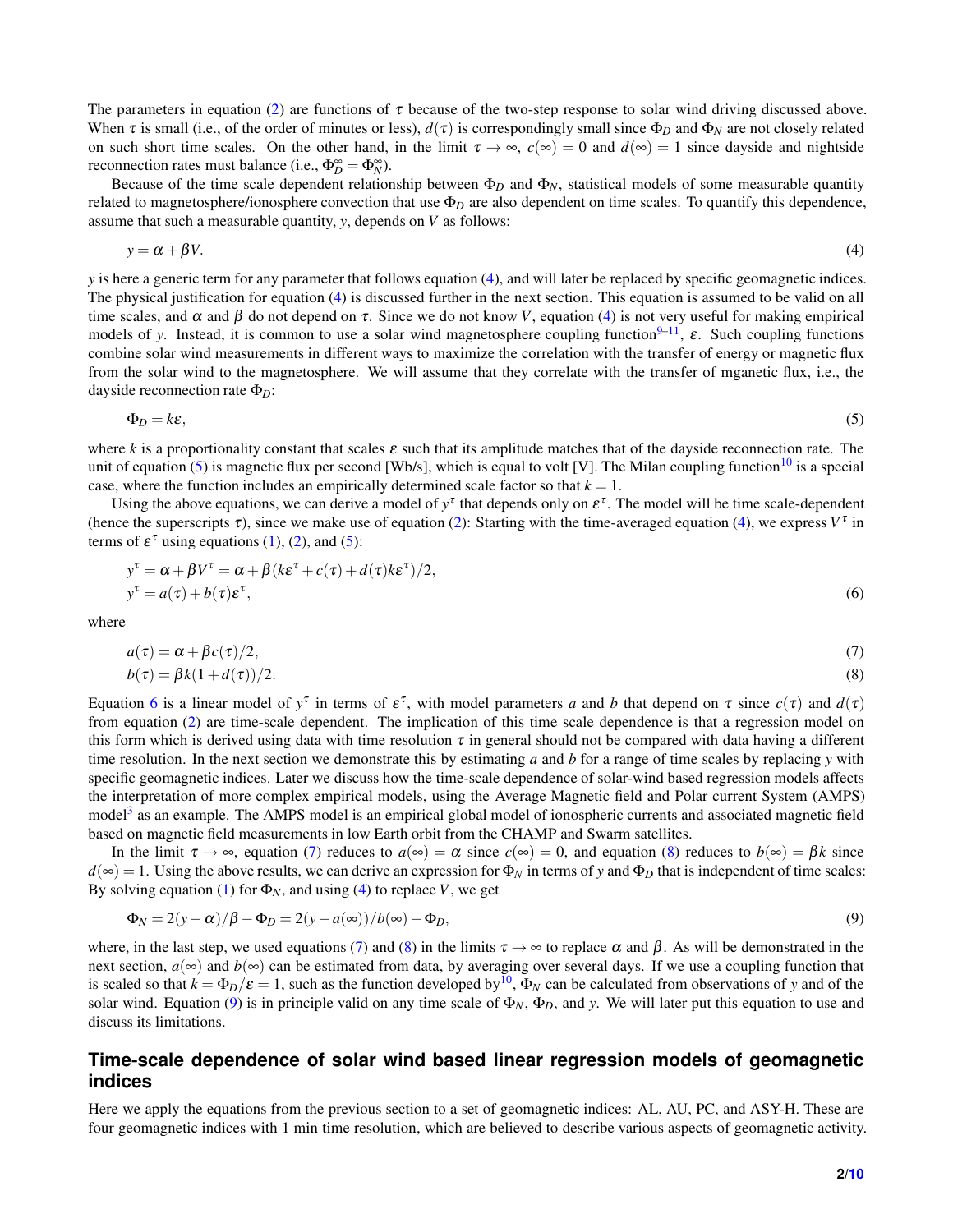The AL and AU indices monitor the westward and eastward auroral electrojets, respectively. The PC (polar cap) index is based on a magnetometer that is typically poleward of the auroral oval, and it is ostensibly an indirect measurement of the magnitude of the solar wind-magnetosphere coupling. The ASY-H index is a measure of the longitudinal variability of the magnetic perturbations at mid latitudes, and it tends to correlate with the auroral electrojet indices. For definitions and details about interpretation, see the review by Kauristie et al.<sup>[12](#page-9-2)</sup>, and references therein. We will show that these parameters, when modeled as functions of a solar wind coupling function  $\varepsilon$ , depend on the time scale  $\tau$ .

For the sake of argument, we assume that each index is a linear function of dayside and nightside reconnection rates, and nothing else. In other words, they obey [\(4\)](#page-1-0), but with different values for  $\alpha$  and  $\beta$ . This is of course an approximation, since they would otherwise be exactly correlated. For example, we ignore conductivity effects for all indices except AU, which we scale by  $(1 + \sin \psi)^{-1}$ , where  $\psi$  is the dipole tilt angle. This scaling is meant to roughly account for seasonal variations in solar EUV induced conductivity. The scaling improves the results with AU, but not with the other indices which may be more dependent on precipitation induced conductivity. In this analysis  $\varepsilon$  is the coupling function defined by Newell et al.<sup>[9](#page-8-6)</sup>, but similar results are obtained when using other functions<sup>[10,](#page-8-7)[11](#page-9-0)</sup>. The Newell coupling function depends on the solar wind speed and the component of the interplanetary mganetic field (IMF) that is perpendicular to the Sun-Earth line. The solar wind data and indices are taken from the 1 min resolution OMNI database, between 1995 and 2018.

Figure [1A](#page-3-0) shows, for each of the four indices, the ratio  $b(\tau)/b(\infty)$  where  $b(\tau)$  is defined in equation [\(6\)](#page-1-2) and estimated using ordinary least squares. *b*(∞) was calculated with  $\tau = 8$  days. The ratio *b*( $\tau$ )/*b*(∞) is related to the slope *d*( $\tau$ ) in equation [\(2\)](#page-0-0), which describes the relationship between dayside and nightside reconnection rates on time scale τ. Specifically,  $d(\tau) = 2b(\tau)/b(\infty) - 1$ , which can be found by solving equation [\(8\)](#page-1-4) for  $d(\tau)$  and using that  $\beta k = b(\infty)$ . All curves in figure [1A](#page-3-0) follow a similar variation with  $\tau$ , with a steep increase at  $\tau$  < 3 h ( $\tau$  = 3 h is indicated with a dashed bar), and then a more gradual increase towards 1. The transition at about 3 h is expected from previous studies<sup>[13,](#page-9-3)[14](#page-9-4)</sup> indicating that this is an average substorm cycle period (i.e., the time between bursts of tail reconnection associated with individual substorms).

Figure [1B](#page-3-0) shows the squared of the Pearson correlation coefficient  $r^2$  between model and data. This coefficient is a measure of the fraction of variation in data that is explained by the model. For each index,  $r^2$  is rapidly increasing for larger  $\tau$ . For the AL and PC indices,  $r^2 > 0.8$  at large  $\tau$ . This indicates that [\(4\)](#page-1-0) is indeed a good representation of these indices, and it reflects that  $\varepsilon = k\Phi_D = k\Phi_N$  as  $\tau \to \infty$ . Figure [1C](#page-3-0) shows the root mean square error (RMSE) of the model compared to the data, relative to the RMSE at  $\tau = 1$  $\tau = 1$  min. The basic result shown in Figure 1 is that the models improve as  $\tau$  increases; the physical reason for this trend is that  $\varepsilon$  becomes representative of both dayside and nightside reconnection.

The indices studied here follow a skewed distribution. The peak of the distribution is near zero for each of the four indices that we consider. This represents a quiet day baseline. Active events tend to give negative excursions in the AL index and positive excursions in the other three indices. Since the indices do not follow a normal distribution, a quantitative interpretation of the Pearson correlation coefficient is questionable. However, in this study, the main purpose of the correlation coefficient is to qualitatively indicate how the association between our simple model and the observation that it describes vary with time scales. Given the very large number of measurements  $(> 20$  years of measurements at 1-min resolution), we believe this use is appropriate.

## **Effect of time-scale dependence on climatological models**

Several climatological models of ionospheric electrodynamics depend on solar wind parameters, and lack parameters that represent the high-frequency portion of  $\Phi_N^{2,3}$  $\Phi_N^{2,3}$  $\Phi_N^{2,3}$  $\Phi_N^{2,3}$ . The AMPS model<sup>3</sup> describes the ionospheric disturbance magnetic field in space, and the associated ionospheric currents. It is formulated in a way that makes it possible to write the model magnetic field as

<span id="page-2-0"></span>
$$
\mathbf{B} = \mathbf{B}_0(\dots) + \varepsilon \mathbf{B}_{\varepsilon}(\dots),\tag{10}
$$

where  $B_0$  and  $B_\varepsilon$  are two different functions of space and of the external parameters used in the AMPS model (the IMF, solar wind velocity, dipole tilt angle and  $F_{10.7}$  solar flux index). In the sum in equation [\(10\)](#page-2-0),  $B_{\epsilon}$  is multiplied by Newell's solar wind-magnetosphere coupling function<sup>[9](#page-8-6)</sup>  $\varepsilon$ , and  $\mathbf{B}_0$  is not. This is conceptually similar to the much simpler equation [\(6\)](#page-1-2), and it implies that the AMPS model may also be time-scale dependent.

#### **Relating magnetic field disturbances in space and ground**

To address the time scale dependence of the AMPS model, we compare model estimates with measurements of the magnetic field disturbances from ground magnetometers, instead of satellites. This is because time averaging satellite measurements mixes spatial and temporal effects. However, the AMPS model is based only on magnetic field measurements in space, above the conducting layer of the ionosphere where horizontal currents flow. This region is the only place where the full current system can be estimated using only magnetic field measurements<sup>[15](#page-9-5)</sup>. The reason for this is that below the ionosphere, the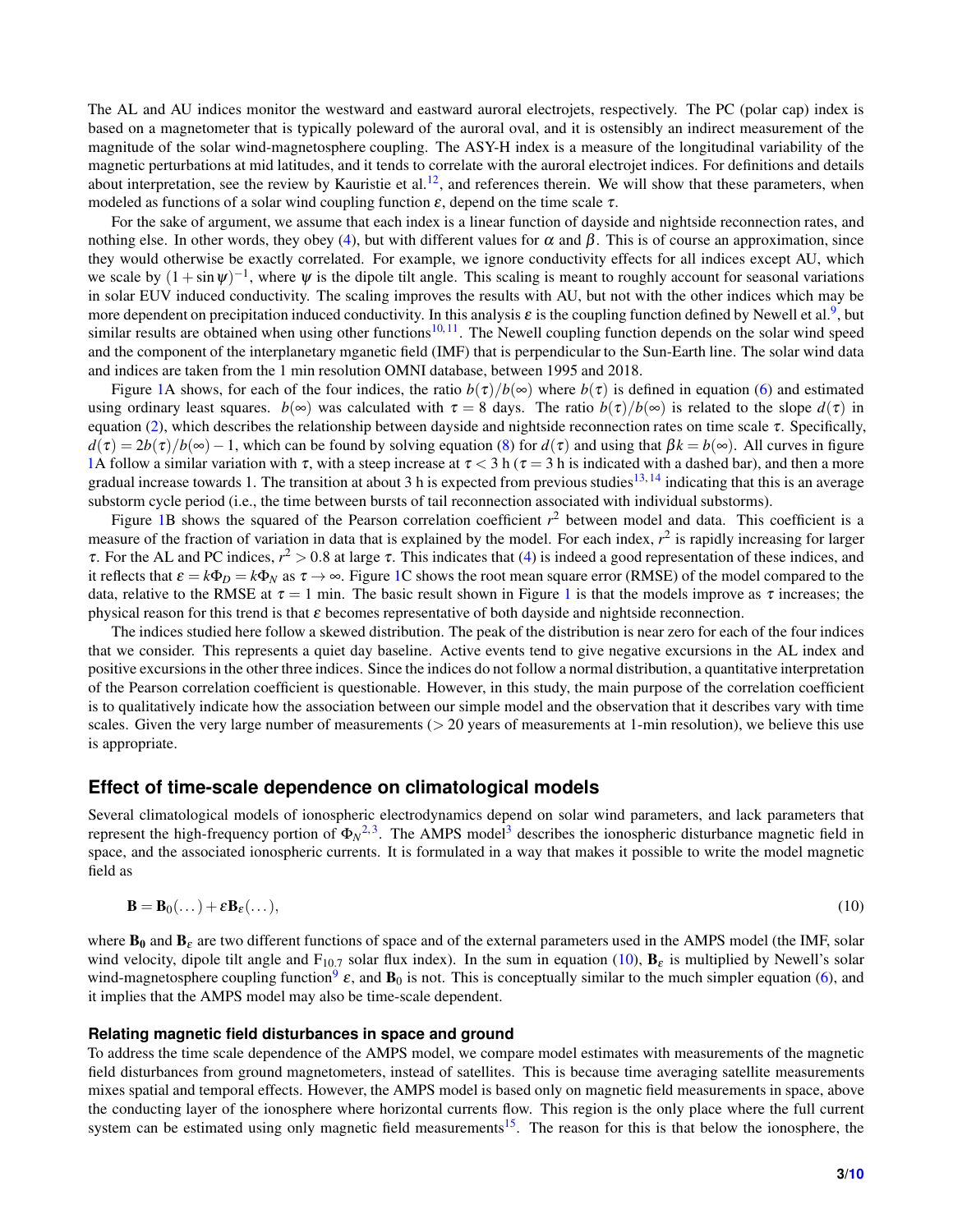<span id="page-3-0"></span>

**Figure 1.** Linear regression model statistics as functions of timescale  $\tau$ . Four models of the form  $y^{\tau} = a(\tau) + b(\tau) \varepsilon^{\tau}$  are considered, where  $\varepsilon$  is Newell's solar wind magnetosphere coupling function<sup>[9](#page-8-6)</sup> and *y* is the AL index, solar conductivity corrected AU index (AU\*), the PC index, and the ASY-H index. The three statistics are A) the slope  $b(\tau)$  normalized by  $b(\infty)$ , B) the Pearson correlation coefficient squared ( $r^2$ ) between the model and the data, and C) the root-mean-square error (RMSE), normalized by the RMSE for  $\tau = 1$  min, which is the time scale of the peak value. The vertical dashed lines mark  $\tau = 3$  h, a typical substorm cycle period.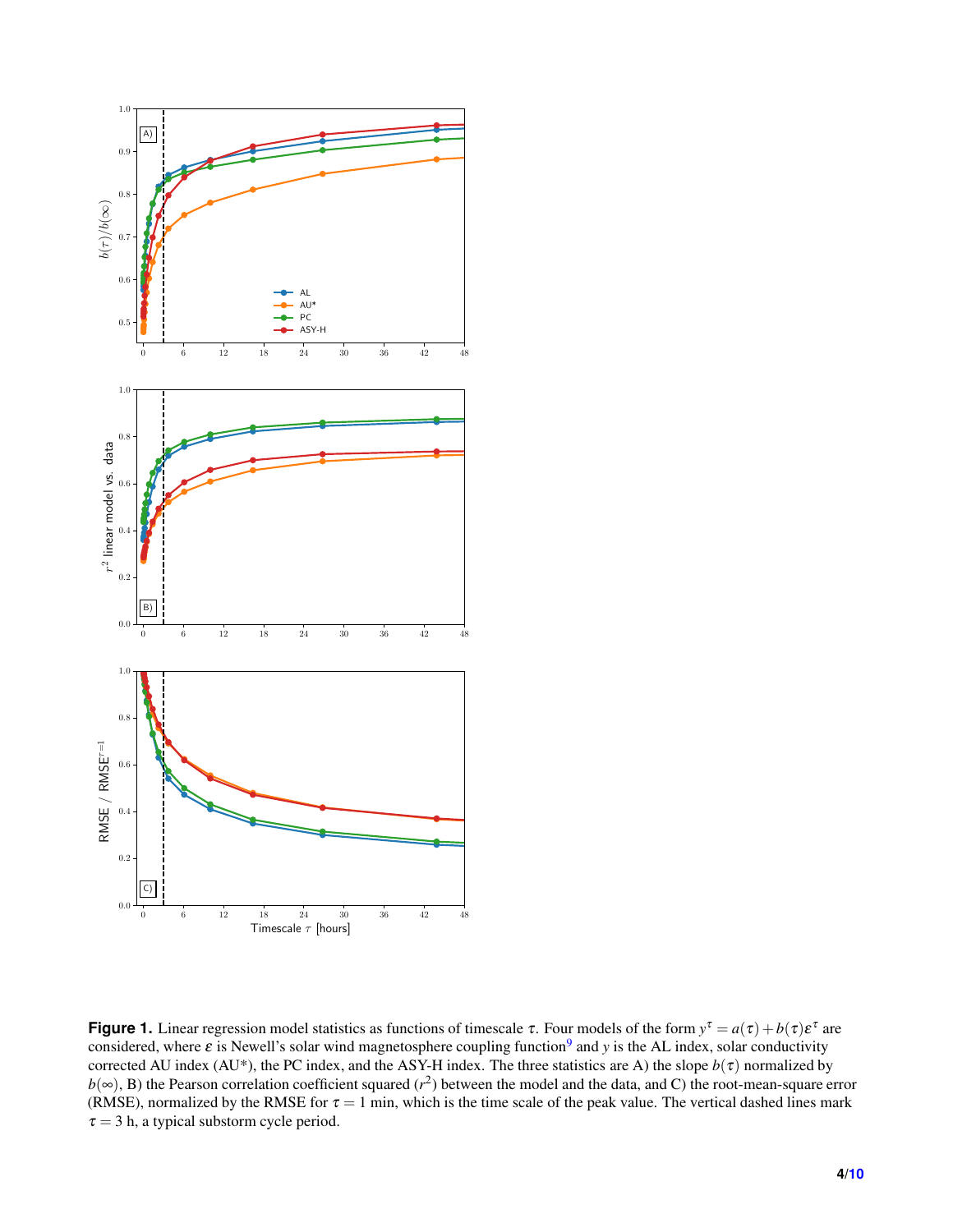magnetic field is partially canceled. In this section we derive mathematical expressions which relate ground magnetic field perturbations to the AMPS model coefficients, thus allowing for calculation of model predictions of the AL index, which we will use in comparisons with measurements in the next section.

We model the ionospheric current system as a two-dimensional sheet current on a sphere at some height *hR*, set to 110 km here. The sheet current is connected to the magnetosphere by a vertical volume current that extends out from the sphere. At polar latitudes, where the Earth's magnetic field lines are almost vertical, such currents are approximately equal to the Birkeland currents (magnetic field-aligned electric currents). The sheet current can be decomposed further into divergencefree  $(\mathbf{J}_{df})$  and curl-free  $(\mathbf{J}_{cf})$  components. The latter is related to the radial current density  $J_u$  by the current continuity equation  $\nabla \cdot \mathbf{J}_{cf} = -J_u$ . The magnetic fields of  $\mathbf{J}_{cf}$  and  $J_u$  cancel below the ionosphere, according to the Fukushima theorem<sup>[16](#page-9-6)</sup>. Consequently, only the magnetic field of  $J_{df}$  must be considered. From now on we call that magnetic field **B**, disregarding contributions from Birkeland/curl-free currents. We also assume that that contributions from the Earth's core, crust, and large-scale magnetosphere are accounted for by subtracting CHAOS-6 model predictions<sup>[17](#page-9-7)</sup>. The CHAOS-6 model is a high resolution, regularly updated, geomagnetic field model derived from magnetometer measurements from ground observatories and several satellites in low Earth orbit.

Above and below the current sheet, the magnetic field of  $J_{df}$  can be expressed as a gradient,  $B = -\nabla V$ . In the AMPS model, *V* is expressed as

<span id="page-4-0"></span>
$$
V(\lambda_q, \phi_{\text{mlt}}, h) = R_E \sum_{n,m} \left( \frac{R_E}{R_E + h} \right)^{n+1} P_n^m(\sin \lambda_q) [g_n^m \cos(m\phi_{\text{mlt}}) + h_n^m \sin(m\phi_{\text{mlt}})]. \tag{11}
$$

where  $\lambda_q$  is quasi-dipole latitude<sup>[18](#page-9-8)</sup>,  $\phi_{mlt}$  is the magnetic local time<sup>[19](#page-9-9)</sup>, *h* [km] is the altitude,  $R_E = 6371.2$  km is the Earth radius,  $P_n^m(\sin \lambda_q)$  are Schmidt semi-normalized associated Legendre functions of degree *n* and order *m*, and the spherical harmonic coefficients  $g_n^m$  and  $h_n^m$  are specific functions of solar wind speed, IMF  $B_y$  and  $B_z$ , dipole tilt angle, and the F<sub>10.7</sub> solar flux index<sup>[3](#page-8-1)</sup>. In the AMPS model, the truncation level of the double sum is set to  $n \leq 45$ ,  $m \leq 3$ . The radial dependence of equation [\(11\)](#page-4-0) corresponds to a magnetic field of internal origin<sup>[20](#page-9-10)</sup>. It can be modeled by a sheet current  $J^V$  at some height  $h_R < h$ , where  $J^V = k \times \nabla \Psi$ , k is an upward unit vector, and

$$
\Psi(\lambda_q, \phi_{\text{mlt}}) = -\frac{R_E}{\mu_0} \sum_{n,m} \frac{2n+1}{n} \left(\frac{R_E}{R_E + h_R}\right)^{n+1} P_n^m(\sin \lambda_q) \left[g_n^m \cos m\phi_{\text{mlt}} + h_n^m \sin m\phi_{\text{mlt}}\right],\tag{12}
$$

where  $\mu_0$  is the vacuum permeability ( $4\pi \cdot 10^{-7}$  H/m). Since equation [\(11\)](#page-4-0) refers to a magnetic field of internal origin, relative to altitudes above the ionospheric horizontal currents, it is not suitable for use below the ionosphere, where the ionospheric currents are external. Below the ionospheric currents, the magnetic potential field is often split in two parts,  $\mathbf{B} = -\nabla V^e - \nabla V^i$ , one  $(V^e)$  that corresponds to external sources (ionospheric currents) and another  $(V^i)$  that corresponds to currents below the Earth's surface, that are induced by the external currents. A spherical harmonic expansion of  $V^i$  is exactly analogous to the expansion of *V* in equation [\(11\)](#page-4-0), while the expansion of  $V^e$  has a different radial dependence:

<span id="page-4-2"></span>
$$
V^{e}(\lambda_{q}, \phi_{\text{mlt}}, h) = R_{E} \sum_{n,m} P_{n}^{m} (\sin \lambda_{q}) \left( \frac{R_{E} + h}{R_{E}} \right)^{n} \left[ a_{n}^{m} \cos(m\phi_{\text{mlt}}) + b_{n}^{m} \sin(m\phi_{\text{mlt}}) \right]. \tag{13}
$$

Just like the internal potential of equation [\(11\)](#page-4-0), the external potential can be modeled by a sheet current  $J^e$  at height  $h_R > h$ , where  $J^e = k \times \nabla \Psi^e$  and

<span id="page-4-1"></span>
$$
\Psi^e = \frac{R_E}{\mu_0} \sum_{n,m} \frac{2n+1}{n+1} \left( \frac{R_E + h_R}{R_E} \right)^n P_n^m(\sin \lambda_q) [a_n^m \cos(m\phi_{\text{mlt}}) + b_n^m \sin(m\phi_{\text{mlt}})]. \tag{14}
$$

We now make the assumption that the currents  $J^V = J^e = J_{df}$ , so that  $\Psi = \Psi^e + c$ , where *c* is an arbitrary constant. This equation allows us to express the spherical harmonic coefficients in equation [\(14\)](#page-4-1),  $a_n^m$  and  $b_n^m$ , in terms of the AMPS model coefficients,  $g_n^m$  and  $h_n^m$ :

$$
\begin{pmatrix} a_n^m \\ b_n^m \end{pmatrix} = -\frac{n+1}{n} \left( \frac{R_E}{R_E + h_R} \right)^{2n+1} \begin{pmatrix} g_n^m \\ h_n^m \end{pmatrix}.
$$
\n(15)

These expressions can be inserted in equation [\(13\)](#page-4-2), and thus we can calculate the magnetic field component of the external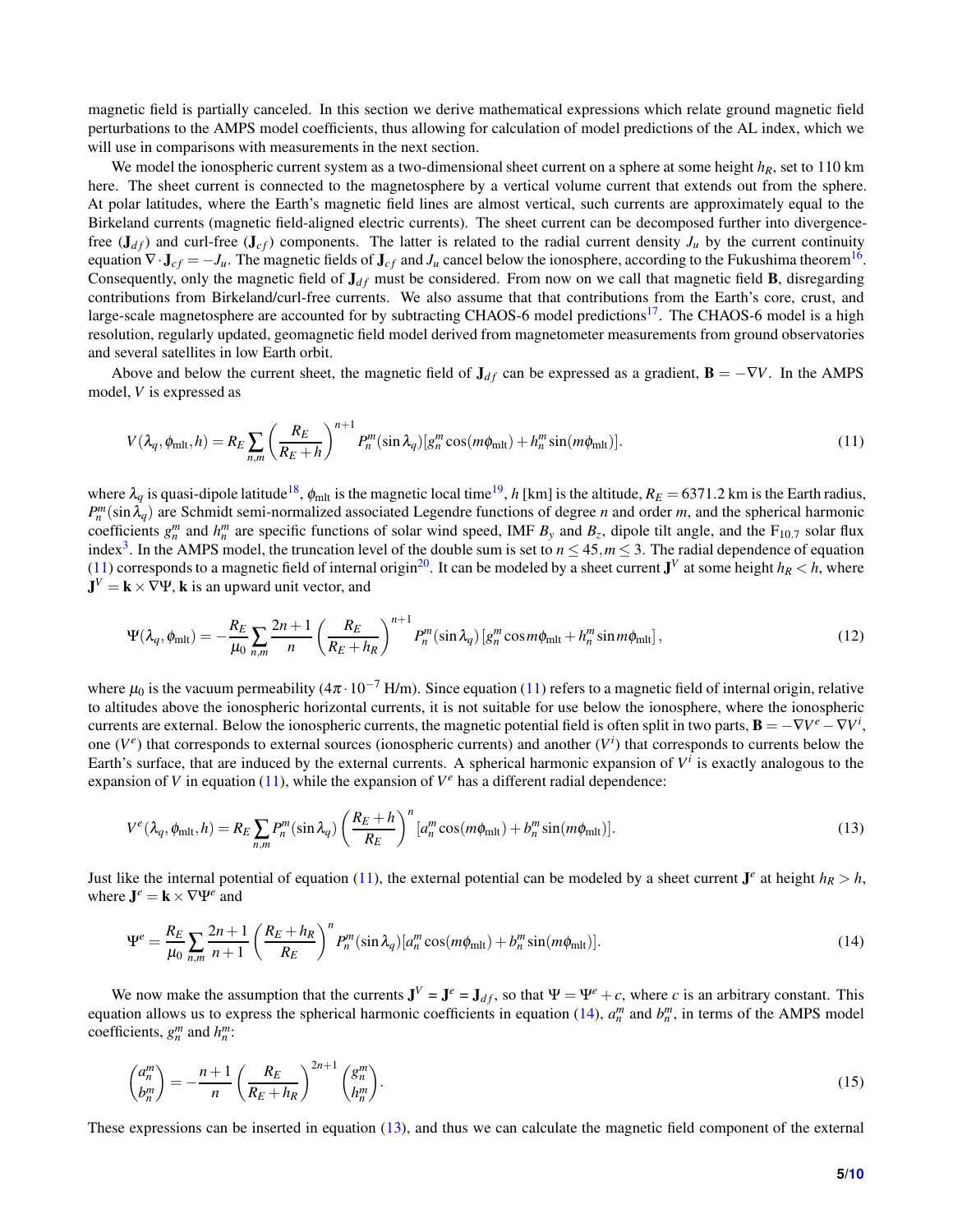magnetic field below the ionosphere,  $\mathbf{B}^e = -\nabla V^e$ , in terms of AMPS model coefficients:

$$
B_{\phi} = -\frac{1}{\cos \lambda_q} \sum_{n,m} \left( \frac{R_E}{R_E + h_R} \right)^{2n+1} \frac{n+1}{n} P_n^m(\sin \lambda_q) m[g_n^m \sin(m\phi_{\rm mlt}) - h_n^m \cos(m\phi_{\rm mlt})] \tag{16}
$$

$$
B_{\lambda_q} = \sum_{n,m} \left( \frac{R_E}{R_E + h_R} \right)^{2n+1} \frac{n+1}{n} \frac{dP_n^m(\sin \lambda_q)}{d\lambda_q} \left[ g_n^m \cos(m\phi_{\text{mlt}}) + h_n^m \sin(m\phi_{\text{mlt}}) \right]
$$
(17)

$$
B_r = \sum_{n,m} \left(\frac{R_E}{R_E + h_R}\right)^{2n+1} (n+1) P_n^m(\sin \lambda_q) \left[g_n^m \cos(m\phi_{\text{mlt}}) + h_n^m \sin(m\phi_{\text{mlt}})\right]
$$
(18)

The magnetic field components  $B_{\phi}$ ,  $B_{\lambda_q}$ , and  $B_r$ , must be regarded as quasi-dipole components. For conversion to geographic east, west, and upward components, we use the quasi-dipole base vectors g*<sup>i</sup>* and f*<sup>i</sup>* , which vary with the geometry of the main magnetic field $19$ :

$$
\mathbf{B} = B_{\phi} F \mathbf{g}_1 + B_{\lambda_g} F \mathbf{g}_2 + B_r \mathbf{k} \tag{19}
$$

where  $F = \mathbf{f}_1 \times \mathbf{f}_2 \cdot \mathbf{k}$ .

At least two critical approximations are involved in the approach described above: 1) The choice of 110 km altitude is somewhat arbitrary; lowering it would increase the ground magnetic field; 2) We ignore effects of ground-induced currents. Induced effects are in theory present in the AMPS field, but they will be stronger on ground, and will also be time-scale dependent<sup>[21](#page-9-11)</sup>.

In our analysis we derive a synthetic AL index from the AMPS model, and compare with measured AL values. We chose the AL index since it measures the westward electrojet, which typically peaks on the nightside in response to increases in magnetotail activity, most notably substorms. It is also comparatively straightforward to calculate: The synthetic AL values are calculated as the lower envelope of the H component of the AMPS model magnetic field at the AL station locations. The H component is the magnetic field along the horizontal part of Earth's main magnetic field (here we use the CHAOS model<sup>[17](#page-9-7)</sup>). An updated version (version 0103) of the AMPS model was used, defined and calculated as described in the original AMPS model paper<sup>[3](#page-8-1)</sup>, but with a 43% larger dataset which includes more recent *Swarm* data. In the updated version we have also corrected a programming error that damped the longitudinal variation in the toroidal magnetic field and associated magnetic field-aligned electric currents (FACs) of the original model. The correction leads to peak FACs that are significantly increased (by typically ∼ 20%) compared to the original model, however the integrated FACs differ by typically less than ∼ 10%. The changes in poloidal magnetic field and associated horizontal divergence-free currents and ground magnetic field disturbances are small (typically  $\sim 1\%$ ). The new version is now integrated in the latest update (version 1.4.0) of the publicly available AMPS forward code, pyAMPS[22](#page-9-12), which was used for this study. The model is also published as an ESA *Swarm* Level 2 data product.

#### **Results**

Figure [2](#page-6-0) summarizes the results of the comparison between AMPS model predictions and ground magnetic field measurements. To the left, we show the *r* 2 and RMSE between model and measured AL, in black. The RMSE is calculated using iterative reweighting with Huber weights, to reduce the effect of outliers. The coefficient of determination ( $r^2$ ) increases with time scale, as expected. The increase in RMSE with time scale is more surprising. The model increasingly underestimates the data points as time scale increases. The reason for this is probably the time-scale dependent relationship between  $\varepsilon$  and  $\Phi_N$ : The AMPS model is based on relatively high time resolution data, and is thus scaled to fit the directly driven part of the magnetic disturbances. When compared with data on longer time scales, it correlates with both the loading and unloading parts of the disturbances, but the amplitudes still represent only one part.

The time-scale dependence discussed in the previous sections suggest that the AMPS model estimates could be improved by including a time scale-dependent scale factor for the  $\epsilon B_{\epsilon}$  term in equation [\(10\)](#page-2-0). We estimate such a scale factor using the model and measured AL time series from the period 1995 to 2018. For each time scale considered in the scatter plots in Figure [2,](#page-6-0) we find the scale factor that minimizes the Huber weighted root mean square model data mismatch. The resulting points, plotted against time scale  $\tau$ , are approximately sigmoidal, and we therefore estimate the  $\tau$ -dependent scaling factor as a logistic function plus a constant:

<span id="page-5-0"></span>
$$
C(\tau) = 1.0 + 1.18(1 + e^{-0.01(\tau - 28)})^{-1},\tag{20}
$$

with  $\tau$  given in minutes. Multiplying the  $\epsilon \mathbf{B}_{\epsilon}$  term in equation [\(10\)](#page-2-0) by  $C(\tau)$  results in the orange dots in Figures [2A](#page-6-0) and B. We see that the correlation is almost unaffected. This is expected, because the scaled version does not include any more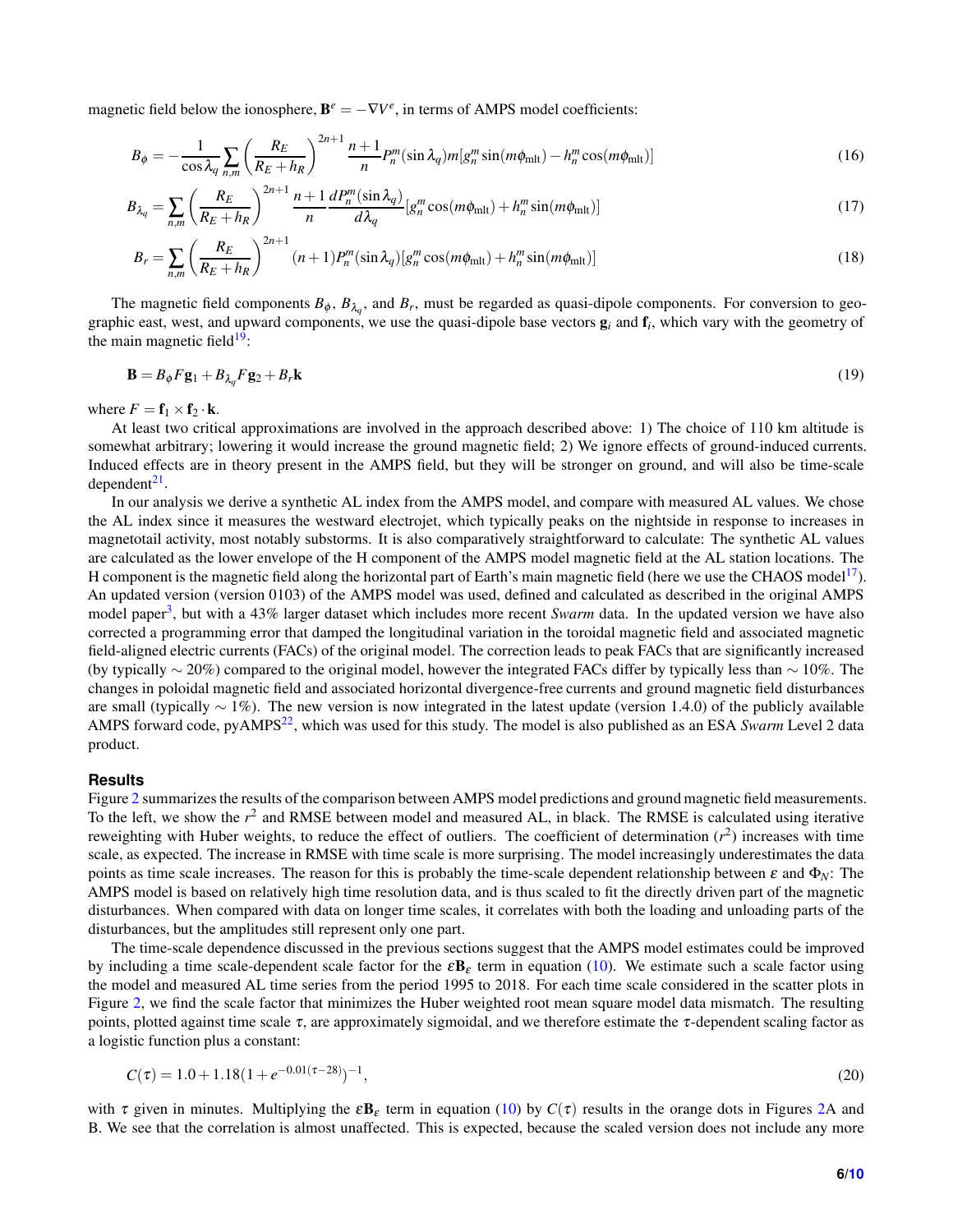<span id="page-6-0"></span>

**Figure 2.** Time scale dependence of AMPS model estimates of ground magnetic field perturbations. A) Pearson correlation coefficient squared between AMPS model predictions and measured values of the AL index, as function of averaging window. Black dots correspond to unscaled estimates, using the approach for calculating AMPS ground magnetic field outlined in the main text. The orange dots correspond to scaled estimates, using equation  $(20)$ . B) Root mean square error (RMSE) of AMPS AL estimates, in units of nanotesla [nT]. Black (orange) correspond to unscaled (scaled) AMPS values. C) Example time series of running 5 h mean AL index (grey) compared to unscaled (black) and scaled (orange) AMPS estimates. D) Example time series of 5 h running mean southward magnetic field disturbance at the Thule station, at approximately 85◦ quasi-dipole latitude, compared with unscaled (black) and scaled (orange) AMPS estimates.

information about the high-frequency component of nightside processes. However, the RMSE is significantly improved: At time scales of the order 24 h the RMSE is only 20 nT, and about 90% of the variation is explained.

Example time series are shown in Figure [2C](#page-6-0)-D. Figure [2C](#page-6-0) shows the AL index measurements averaged over 5 h in grey, and corresponding AMPS estimates in black and orange. The black curve is unscaled, and clearly underestimates the fluctuations in AL. The orange curve is scaled using  $C(\tau)$  in equation [\(20\)](#page-5-0), and is much closer to the measurements.

Figure [2D](#page-6-0) shows measurements of the ground magnetic field at the Thule station in Northern Greenland together with AMPS model estimates. The plot represents perturbations in the southward direction averaged over 5 h. The black curve represents unscaled model estimates, and the orange curve represents model estimates scaled using  $C(\tau)$  in equation [\(20\)](#page-5-0). The close fit indicates that the scale factor derived using AL index comparisons can be applied to other ground magnetometers as well.

The scale factor  $C(\tau)$  given by equation [\(20\)](#page-5-0) is 1.51 at small  $\tau$ . This may imply that the AMPS model ground perturbations underestimate the measurements at short time scales, even though the model was derived using high time resolution data: 1 Hz satellite measurements and  $\tau = 20$  min solar wind data. It is possible that this is because the AMPS model lacks the spatial resolution to see localized instantaneous features. It is also possible that this discrepancy is due to the neglect of induced effects in our calculations of ground magnetic field disturbances. The induction effect, which is likewise time scale dependent, also influences the scale factor  $C(\tau)$  in equation [\(20\)](#page-5-0), such that  $C(\tau)$  can not be interpreted as a pure effect of the time-scale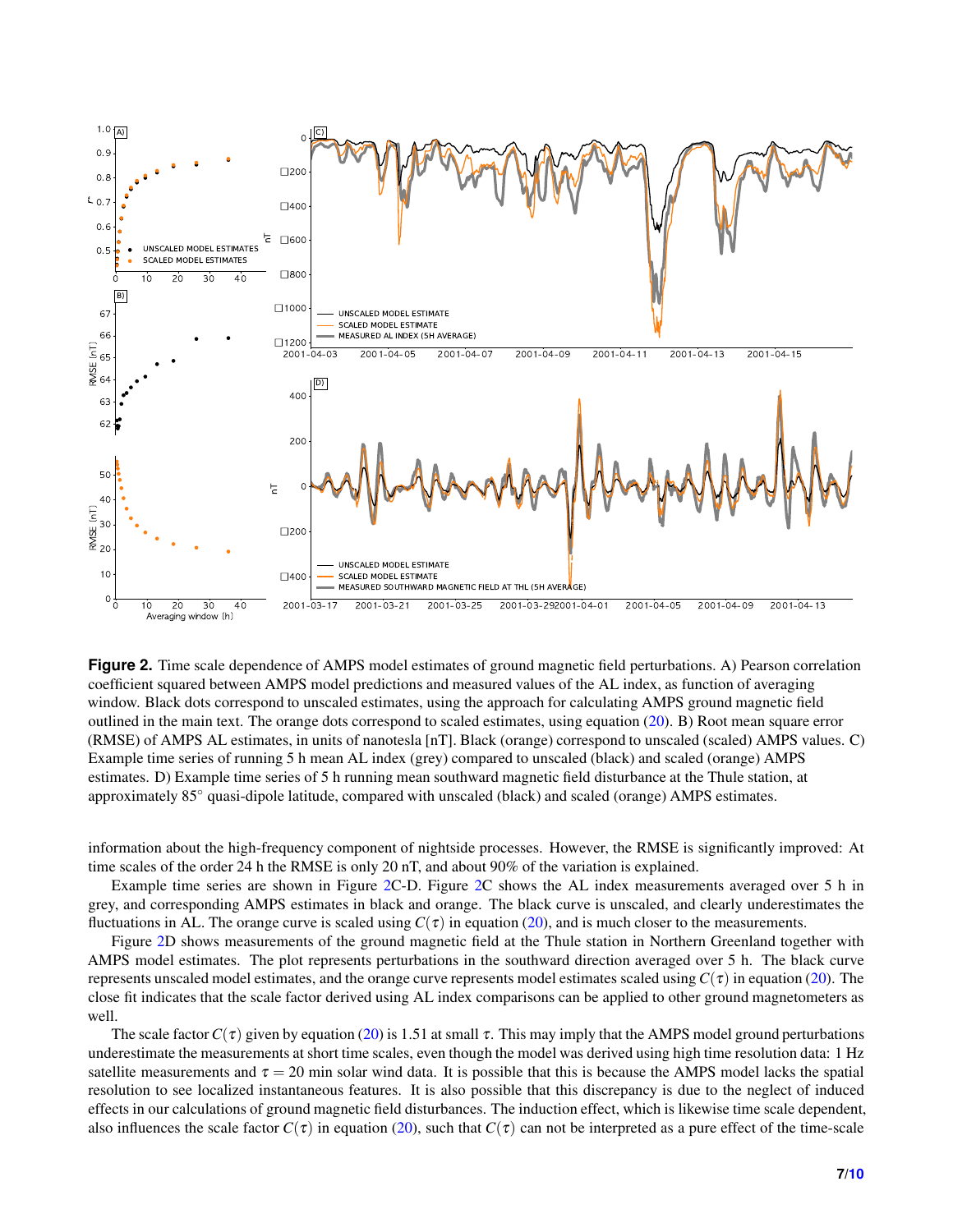<span id="page-7-0"></span>

**Figure 3.** Example estimate from November 2002 of nightside reconnection rate (blue), using equation [\(9\)](#page-1-5). The thin lines represent Φ*<sup>N</sup>* estimates based on the four individual indices, and the thick line represents their mean value. The green line shows the dayside reconnection rate, according Milan's solar wind magnetosphere coupling function $10$ . The period shown contained two substorm onsets according to the Frey IMAGE FUV based list<sup>[23](#page-9-13)</sup>. The onset times are marked by dashed vertical bars.

dependence between dayside and nightside reconnection rates.

## **Estimating nightside reconnection rate using geomagnetic indices and solar wind data**

We have shown how measurements of *y* and  $\Phi_D$  can be used to estimate the nightside reconnection rate  $\Phi_N$  on any time scale via equation [\(9\)](#page-1-5). Figure [3](#page-7-0) shows (in thick blue) an example time series  $\Phi_N$ , calculated as the average of four different estimates obtained with the AL, PC, AU, and ASY-H indices. The thin blue lines show the  $\Phi_N$  estimates calculated using the four individual indices. The green curve shows  $\Phi_D$ , as estimated with the Milan<sup>[10](#page-8-7)</sup> coupling function. Both time series are shown with 1 min resolution. The two vertical bars denote the time of substorm onsets observed in global images of the aurora produced by the Far Ultra Violet (FUV) instrument on the IMAGE satellite<sup>[23](#page-9-13)</sup>. We see that both substorm onsets are preceded by a period of strong dayside reconnection (growth phase), and followed by a period of strong tail reconnection (substorm expansion).

Figure [3](#page-7-0) shows only a small extract of a time series calculated for the years 1995 through 2014, containing 8.3 million 1 min values. During these years the Pearson correlation coefficient between  $\Phi_N$  and  $\Phi_D$  is 0.2, which means that only 4% of the variation in  $\Phi_N$  can be explained by  $\Phi_D$  for a time scale  $\tau = 1$  min. This tells us that  $\Phi_N$ , estimated from equation [\(9\)](#page-1-5), contains information which is not in  $\Phi_D$ . Since the calculation can be done whenever solar wind data is available to calculate Φ*D*, and since geomagnetic indicies typically have very few data gaps, this may be a useful parameter to include in future empirical models of ionospheric electrodynamics.

The correlation  $r(r^2)$  between  $\Phi_D$  and  $\Phi_N$  at  $\tau = 8$  days is 0.85 (0.72). If equation [\(9\)](#page-1-5) and Milan's coupling function<sup>[10](#page-8-7)</sup> gave perfect estimates of  $\Phi_N$  and  $\Phi_D$ , we would instead find  $r \approx 1$  at this time scale. The difference indicates that there is a need for closer scrutiny of the Φ*<sup>N</sup>* estimates. In future work we plan to carry out more detailed calibration and validation of our estimates of Φ*<sup>N</sup>* by comparing with other independent estimates. For example, previous estimates of Φ*<sup>N</sup>* have been based on observations of the polar cap together with the Milan<sup>[10](#page-8-7)</sup> coupling function. The polar cap is the area threaded by open magnetic field lines. By observing this area over some time, the change in open flux *F* can be calculated, and the nightside reconnection rate calculated as  $\Phi_N = \Phi_D - dF/dt$ . This technique is good because it uses the definitions of  $\Phi_N$  and  $\Phi_D$  directly, instead of the indirect approach outlined here. A major disadvantage is that *F* must be measured precisely and continuously, which is very difficult to do. So far it has only been done in limited time intervals, for example periods when the IMAGE satellite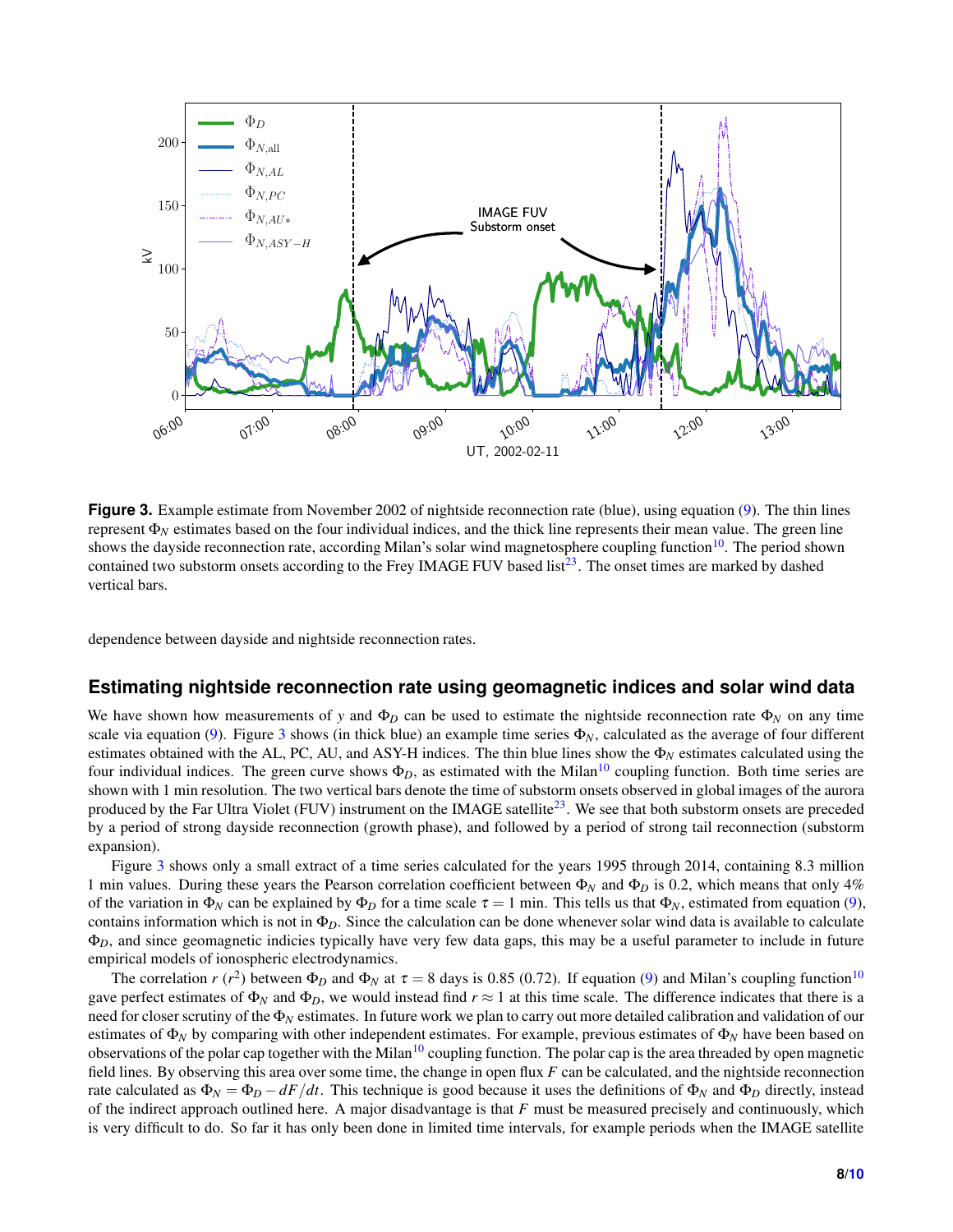could observe the whole auroral oval  $24-26$  $24-26$ . It can in principle also be done by inferring the polar cap boundary position from magnetometer measurements at low Earth orbit<sup>[27](#page-9-16)</sup>.

## **Discussion**

The two-step response of the magnetosphere-ionosphere system to changes in the solar wind has been known for decades, and it is an integral part of the expanding contracting polar cap paradigm<sup>[7,](#page-8-9)[8](#page-8-4)</sup>. The contribution of the present study is to quantify the time-scale dependent statistical relationship between nightside and dayside reconnection rates, as well as its effect on solar wind based regression models of ionospheric electrodynamic parameters; and to use this relationship to derive equation [\(9\)](#page-1-5), which following more detailed calibration and validation may prove useful as a monitor of the nightside reconnection rate.

We have shown that solar wind-based regression models of ionospheric electrodynamics are time scale dependent: Model parameters depend on the time resolution of the input data. We have demonstrated this with simple linear regression models of the AL, AU, PC, and ASY-H indices. We have also shown that this applies to the more complex AMPS model. By comparing AMPS model predictions with measured values of the AL index, we have derived the time-scale dependent correction factor  $C(\tau)$  given in eq. [\(20\)](#page-5-0), which can be used with the AMPS model when estimating time-averaged magnetic field disturbances. The Python AMPS forward code,  $pyAMPS<sup>22</sup>$  $pyAMPS<sup>22</sup>$  $pyAMPS<sup>22</sup>$ , includes support for this scaling in the get\_B\_ground function, via the epsilon\_multiplier keyword argument.

We have also presented a simple model for the nightside reconnection rate, equation [\(9\)](#page-1-5), which depends on geomagnetic indices and on the dayside reconnection rate. The latter can be estimated from solar wind parameters<sup>[10](#page-8-7)</sup>. This derivation assumes that the geomagnetic indices we have considered are proportional to the cross polar cap potential (i.e., they obey equation [\(4\)](#page-1-0)), and takes into account that nightside and dayside reconnection rates balance over time. The high correlation between linear models and corresponding indices on long time scales, seen in Figure [1,](#page-3-0) indicate that this assumption is reasonable. However, it is not perfect, since that would imply that all the indices are perfectly correlated with each other. In this study we have not attempted to assess which index, when used in equation [\(9\)](#page-1-5), gives the most accurate estimate of nightside reconnection rate. By comparing different realizations of this equation, using combinations of indices with independent estimates of nightside reconnection, it should be possible to derive an empirical function that describes the "unloading" response, similar to how empirical solar wind-magnetosphere coupling functions describe "loading", or direct driving. Such a function will be the topic of a future study. The inclusion of an unloading parameter in physics-based empirical models, like the AMPS model, may help to determine the role of individual driving processes in controlling the ionospheric electrodynamics.

## <span id="page-8-0"></span>**References**

- <span id="page-8-8"></span>1. Weimer, D. R. Improved ionospheric electrodynamic models and application to calculating joule heating rates. *J. Geophys. Res.* 110, DOI: <10.1029/2004JA010884> (2005).
- <span id="page-8-1"></span>2. Weimer, D. R. An empirical model of ground-level geomagnetic perturbations. *Space Weather.* 11, 107–120, DOI: <10.1002/swe.20030> (2013).
- <span id="page-8-2"></span>3. Laundal, K. M., Finlay, C. C., Olsen, N. & Reistad, J. P. Solar wind and seasonal influence on ionospheric currents from Swarm and CHAMP measurements. *J. Geophys. Res.* DOI: <10.1029/2018JA025387> (2018).
- <span id="page-8-3"></span>4. Snekvik, K. *et al.* Dayside and nightside magnetic field responses at 780 km altitude to dayside reconnection. *J. Geophys. Res.* DOI: <10.1002/2016JA023177> (2017).
- <span id="page-8-5"></span>5. Siscoe, G. L. & Huang, T. S. Polar cap inflation and deflation. *J. Geophys. Res.* 90, 543–547, DOI: <10.1029/JA090iA01p00543> (1985).
- <span id="page-8-9"></span>6. Lockwood, M. On flow reversal boundaries and transpolar voltage in average models of high-latitude convection. *Planet. Space Sci.* 39, 397 – 409, DOI: [10.1016/0032-0633\(91\)90002-R](10.1016/0032-0633(91)90002-R) (1991).
- <span id="page-8-4"></span>7. Cowley, S. W. H. & Lockwood, M. Excitation and decay of solar wind-driven flows in the magnetosphere-ionosphere system. *Ann. Geophys.* 10, 103–115 (1992).
- <span id="page-8-6"></span>8. Milan, S. E., Provan, G. & Hubert, B. Magnetic flux transport in the dungey cycle: A survey of dayside and nightside reconnection rates. *J. Geophys. Res.* 112, DOI: <10.1029/2006JA011642> (2007).
- <span id="page-8-7"></span>9. Newell, P. T., Sotirelis, T., Liou, K., Meng, C. I. & Rich, F. J. A nearly universal solar wind-magnetosphere coupling function inferred from 10 magnetospheric state variables. *J. Geophys. Res.* 112, DOI: <10.1029/2006JA012015> (2007).
- 10. Milan, S. E., Gosling, J. S. & Hubert, B. Relationship between interplanetary parameters and the magnetopause reconnection rate quantified from observations of the expanding polar cap. *J. Geophys. Res.* 117, DOI: <10.1029/2011JA017082> (2012).